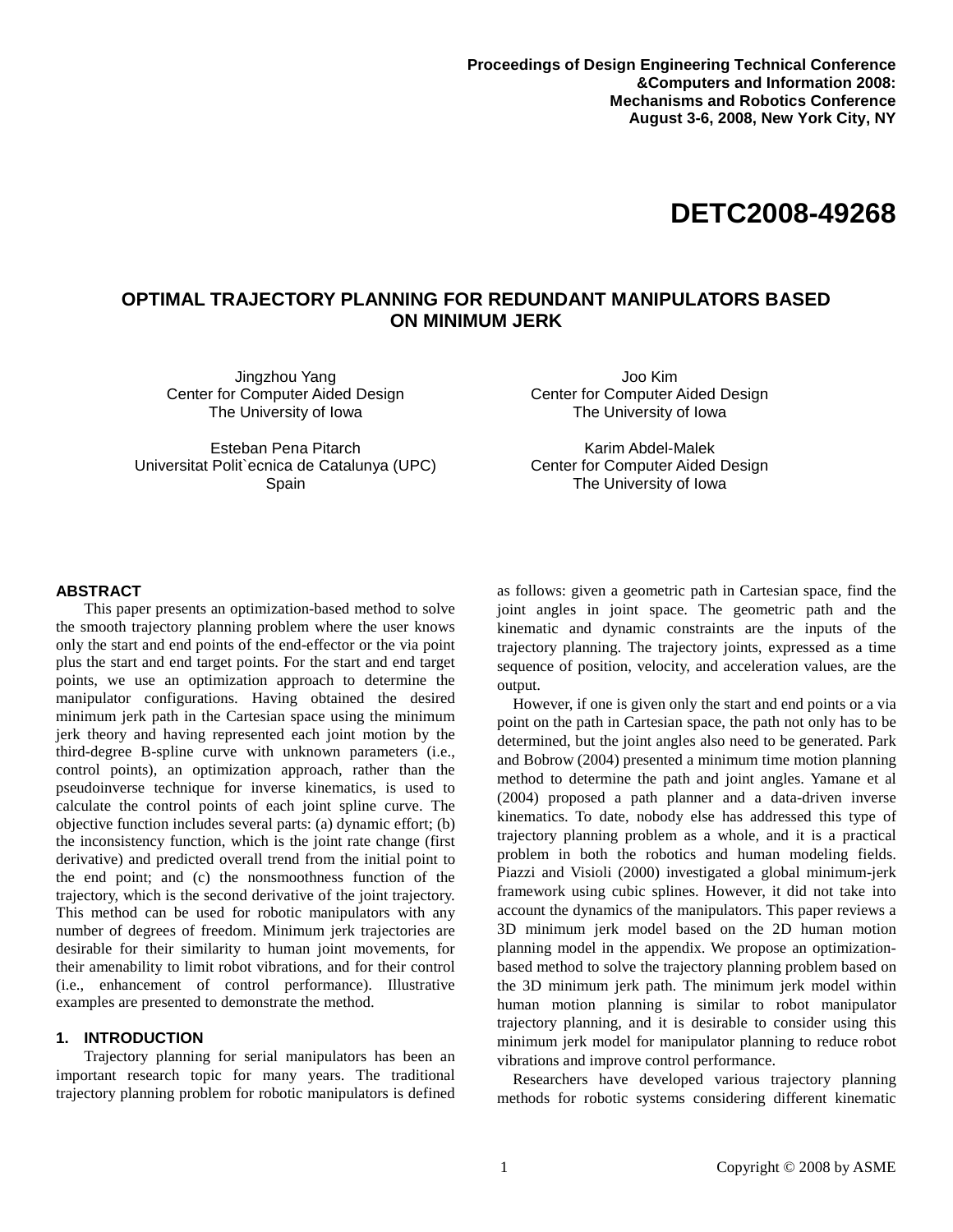and dynamic criteria such as obstacle avoidance, singularity avoidance, time minimization, torque optimization, energy optimization, and other objective functions (Shin and McKay, 1986; Bobrow, 1988; Shiller and Dubowsky, 1989; Zhou and Nguyen, 1997; Antonelli and Chiaverini, 1998; Hirakawa and Kawamura, 1997; Furuno et al., 2002; Valero et al., 2006, Kim et al., 2007). Yun and Xi (1996) used genetic algorithms for optimum motion planning in joint space for robots. Constantinescu and Croft (2000) put forth a smooth and timeoptimal trajectory planning that minimizes time under path constraints, torque limits, and torque rate limits. Saramago et al. (1998; 2000; 2001; 2002) have studied robot path planning by considering a dynamic system with payload constraints, and in the presence of moving obstacles. Pugazhenthi et al. (2002) studied the optimal trajectory planning for Stewart-platformbased machine tools. Li and Ceglarek (2002) presented an optimal trajectory planning application for material handling of compliant sheet metal parts in which they considered part permanent deformation, trajectory smoothness, and static obstacle avoidance. Zha (2002) presented optimal pose trajectory planning using genetic algorithm. Valero et al. (2006) studied the trajectory planning in workspaces with obstacles. Recently, Gasparetto and Zanotto (2007) surveyed all the different approaches and also proposed a new method where the integral of the squared jerk and total execution time is used for the objective function.

In the human motion simulation field, lots of attention has been directed at finding the best method for solving the redundant problem because the human is a highly redundant system. Flash and Hogan (1985) presented a mathematical model that was shown to predict both the qualitative features and the quantitative details observed experimentally in planar (2D), multi-joint arm movements. Uno et al. (1989) proposed a mathematical model that is formulated by defining the square of the rate of change of torque integrated over the entire movement as an objective function. Kawato et al*.* (1988) studied the problems of coordinate transformation from the desired trajectory to the body coordinates and motor command generation. A randomized planner introduced by Barraquand and Latombe (1991) was able to solve complex path-planning problems for many-DOF robots by alternating "down motions" to track the negated gradient of a potential field and "random motions" to escape local minima. The unique trajectory that yields the best performance is determined using dynamic optimization theory. The objective function is the square of the magnitude of jerk (rate of change of acceleration) of the hand integrated over the entire movement. This is equivalent to assuming that a major goal of motor coordination is the production of the smoothest possible movement of the hand. Alexander (1997) hypothesized that trajectories are chosen to minimize metabolic energy costs.

This paper presents an optimization-based approach to considering robot dynamic effort, joint angle consistency, and

smoothness. In this work, we consider robot traveling time as a user-assigned constant rather than a part of the objective function.

This paper is organized as follows. In Section 2, a recursive formulation is used for determining robot kinematics and dynamics. Section 3 reviews the B-spline curve definition. Section 4 illustrates the procedure for determining the configurations for the initial and final target points. Section 5 gives the details of the optimization formulation. Section 6 provides examples to demonstrate the proposed method, and concluding remarks are in Section 7.

## **2. KINEMATICS AND DYNAMICS**

The Denavit-Hartenberg method (Denavit and Hartenberg, 1955) was created to systematically represent the relation between two coordinate systems. This method is based upon characterizing the configuration of link *i* with respect to link (*i*-1) by a  $(4 \times 4)$  homogeneous transformation matrix. For an *n*degrees-of-freedom model, the position vector of the endeffector of a serial robotic manipulator can be written as

 $x = x(q)$ , (1)

where  $\mathbf{q} \in \mathbf{R}^n$  is the vector of *n*-generalized coordinates, and  $x(q)$  can be obtained from the multiplication of the homogeneous transformation matrices defined by the DH method as

$$
\begin{bmatrix} \mathbf{x}(\mathbf{q}) \\ 1 \end{bmatrix} = {}^{0}\mathbf{T}_{n} \begin{bmatrix} \mathbf{x}^{n} \\ 1 \end{bmatrix} = \mathbf{T}_{1} \mathbf{T}_{2} ... \mathbf{T}_{n} \begin{bmatrix} \mathbf{x}^{n} \\ 1 \end{bmatrix},
$$
\n(2)

where  $\mathbf{T}_i$  is the transformation matrix relating coordinate frames *i* and  $i-1$ .  $\mathbf{x}^n$  denotes the position vector of the endeffector with respect to local frame *n* . The transformation matrix can be defined as

$$
{}^{i-1}\mathbf{T}_i = \begin{bmatrix} \cos\theta_i & -\cos\alpha_i \sin\theta_i & \sin\alpha_i \sin\theta_i & a_i \cos\theta_i \\ \sin\theta_i & \cos\alpha_i \cos\theta_i & -\sin\alpha_i \cos\theta_i & a_i \sin\theta_i \\ 0 & \sin\alpha_i & \cos\alpha_i & d_i \\ \hline 0 & 0 & 0 & 1 \end{bmatrix}, \quad (3)
$$

where  $\theta_i$ ,  $d_i$ ,  $\alpha_i$ , are four DH parameters.

#### *A. Forward Recursive Kinematics*

Based on Eq. (2), the position, velocity, and acceleration for the  $j<sup>th</sup>$  joint are obtained from a recursive formulation (Toogood, 1989). Given the link transformation matrix  $(T_j)$ and the kinematic state variables for each joint ( $q_j$ ,  $\dot{q}_j$ , and  $\ddot{q}_j$ ), for  $j = 1$  to *n*, the 4×4 transformation matrices  $A_j$ ,  $B_j$ , and  $\mathbf{C}_j$  are obtained by

$$
\mathbf{A}_{j} = \mathbf{T}_{1} \mathbf{T}_{2} \mathbf{T}_{3} \cdots \mathbf{T}_{j} = \mathbf{A}_{j-1} \mathbf{T}_{j}
$$
 (4)

$$
\mathbf{B}_{j} = \dot{\mathbf{A}}_{j} = \mathbf{B}_{j \cdot j} \mathbf{T}_{j} + \mathbf{A}_{j \cdot j} \frac{\partial \mathbf{T}_{j}}{\partial q_{j}} \dot{q}_{j}
$$
(5)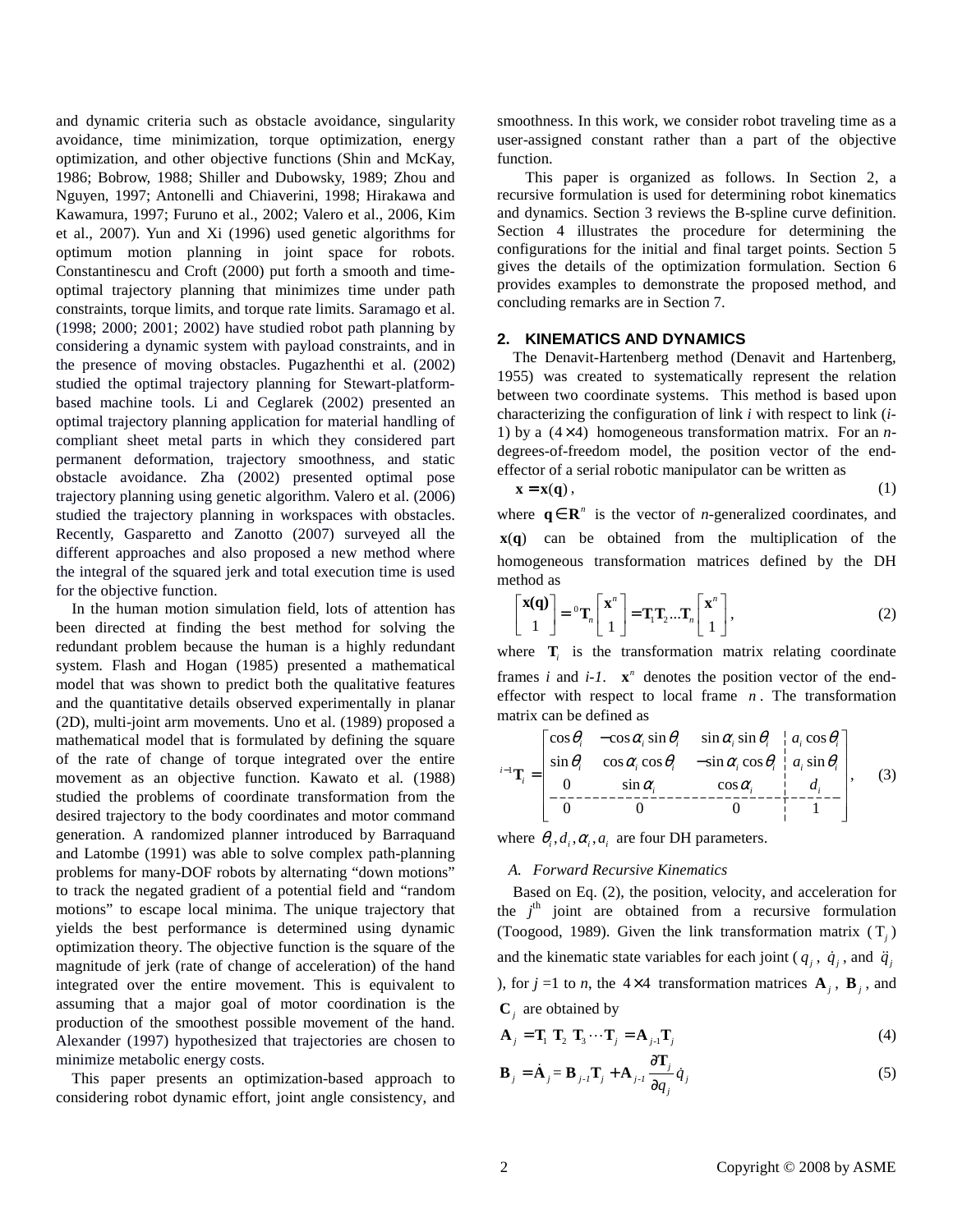$$
\mathbf{C}_{j} = \dot{\mathbf{B}}_{j} = \ddot{\mathbf{A}}_{j} = \mathbf{C}_{j} \cdot \mathbf{T}_{j} + 2\mathbf{B}_{j} \cdot \frac{\partial \mathbf{T}_{j}}{\partial q_{j}} \dot{q}_{j} + \mathbf{A}_{j} \cdot \frac{\partial^{2} \mathbf{T}_{j}}{\partial q_{j}^{2}} \dot{q}_{j}^{2} + \mathbf{A}_{j} \cdot \frac{\partial \mathbf{T}_{j}}{\partial q_{j}} \ddot{q}_{j}
$$
\n(6)

 $A_0 = I_{4 \times 4}$  and  $B_0 = C_0 = 0_{4 \times 4}$ .

After obtaining all the transformation matrices,  $A_j$ ,  $B_j$ , and  $\mathbf{C}_j$ , the global position, velocity, and acceleration of a point in the Cartesian coordinate system can be calculated using the following formulas:

$$
\begin{bmatrix} \mathbf{x}(\mathbf{q}) \\ 1 \end{bmatrix} = \mathbf{A}_n \begin{bmatrix} \mathbf{x}^n \\ 1 \end{bmatrix}; \quad \begin{bmatrix} \dot{\mathbf{x}}(\mathbf{q}) \\ 1 \end{bmatrix} = \mathbf{B}_n \begin{bmatrix} \mathbf{x}^n \\ 1 \end{bmatrix}; \quad \begin{bmatrix} \ddot{\mathbf{x}}(\mathbf{q}) \\ 1 \end{bmatrix} = \mathbf{C}_n \begin{bmatrix} \mathbf{x}^n \\ 1 \end{bmatrix}
$$
\n(7)

## *B. Backward Recursive Dynamics*

Based on forward recursive kinematics, the backward recursive dynamic analysis is accomplished by defining a  $4 \times 4$ transformation matrix  $\mathbf{D}_i$  and  $4 \times 1$  vectors  $\mathbf{E}_i$ ,  $\mathbf{F}_i$ , and  $\mathbf{G}_i$ , as follows.

Given the mass and inertia properties of each link, the external force  $\mathbf{f}_k^T = \begin{bmatrix} f_x^k & f_y^k & f_z^k & 0 \end{bmatrix}$ , and the moment  $\mathbf{h}_k^T = \begin{bmatrix} h_x^k & h_y^k & h_z^k & 0 \end{bmatrix}$  at link  $k$  ( $1 \le k \le n$ ) defined in the global coordinate system, the joint actuation torques  $\tau_i$  for  $i = n$ to 1 are determined as follows (Toogood, 1989):

$$
\tau_{i} = tr\left[\frac{\partial \mathbf{A}_{i}}{\partial q_{i}} \mathbf{D}_{i}\right] + \mathbf{g}^{T} \frac{\partial \mathbf{A}_{i}}{\partial q_{i}} \mathbf{E}_{i} + \sum_{k=i}^{n} \mathbf{f}_{k}^{T} \frac{\partial \mathbf{A}_{i}}{\partial q_{i}} \mathbf{F}_{i}^{k} + \sum_{k=i}^{n} (\mathbf{G}_{i}^{k})^{T} \mathbf{A}_{i-1} \mathbf{z}_{0}
$$
\n
$$
\mathbf{D}_{i} = \mathbf{I}_{i} \mathbf{C}_{i}^{T} + \mathbf{T}_{i+1} \mathbf{D}_{i+1}, \ \mathbf{E}_{i} = m_{i}^{T} \mathbf{r}_{i} + \mathbf{T}_{i+1} \mathbf{E}_{i+1}
$$
\n(8)

 ${\bf F}^k_i = {}^k {\bf r}_{f} \delta_{ik} + {\bf T}_{i+1} {\bf F}^k_{i+1}, {\bf G}^k_i = {\bf h}_{k} \delta_{ik} + {\bf G}_{i+1}$ 

where  $\mathbf{D}_{n+1} = \mathbf{0}_{4 \times 4}$ ,  $\mathbf{D}_{n+1} = \mathbf{E}_{n+1} = \mathbf{F}_{n+1}^k = \mathbf{G}_{n+1}^k = \mathbf{0}_{4 \times 1}$ ;  $\mathbf{I}_i$  is the inertia matrix for link *i*;  $m_i$  is the mass of link *i*; **g** is the gravity vector;  ${}^{i}$ **r**<sub>*i*</sub> is the location augmented vector of the center of mass of link *i* in the local frame *i*;  ${}^k\mathbf{r}_f$  is the position of the external force in the local frame *k*;  $\mathbf{z}_0 = \begin{bmatrix} 0 & 0 & 1 & 0 \end{bmatrix}^T$ ; and  $\delta_{ik} = \begin{cases} 1, & \text{if } \\ 0, & \text{if } \end{cases}$  $\binom{ik}{k}$  0, if  $i = k$  $\delta_{ik} = \begin{cases} 1, & \text{if } i = k \\ 0, & \text{if } i \neq k \end{cases}$ . The first term in Eq. (8) is the inertia and

Coriolis torque, the second term is the torque due to gravity, the third term is the torque due to external forces, and the fourth term represents the torque due to the external moments.

#### **3. JOINT PROFILES USING B-SPLINES CURVES**

There are many ways to define the B-spline basis functions, where the most useful for computer implementation is the recursive formula (Pigel, 1997). Let  $\mathbf{U} = \{t_0, ..., t_{n_m}\}\)$  be a nondecreasing sequence of real numbers, i.e.,  $t_i \leq t_{i+1}$ ,  $i = 0, \dots, n_m - 1$ . The  $t_i$  are called knots, and **U** is the knot vector. The *i*th B-spline basis function of *p*-degree (order  $p+1$ ), denoted by  $N_{i,p}(t)$ , is defined as

$$
N_{i,0}(t) = \begin{cases} 1 & \text{if } t_i \le t < t_{i+1} \\ 0 & \text{otherwise} \end{cases}
$$
  
\n
$$
N_{i,p}(t) = \frac{t - t_i}{t_{i+p} - t_i} N_{i,p-1}(t) + \frac{t_{i+p+1} - t}{t_{i+p+1} - t_{i+1}} N_{i+1,p-1}(t)
$$
\n(9)

A *p*th-degree B-spline curve is defined by

$$
C(t) = \sum_{i=0}^{m} N_{i,p}(t)P_i \quad a \le t \le b \tag{10}
$$

where the  $\{P_i\}$  are the control points, and the  $\{N_{i,p}(t)\}$  are the *p*th-degree B-spline basis functions defined on the non-periodic knot vector

$$
U = \{ \underbrace{a, ..., a}_{p+1}, t_{p+1}, ..., t_{n_n-p-1}, \underbrace{b, ..., b}_{p+1} \},
$$
\n(11)

The polygon formed by the  $\{P_i\}$  is called the control polygon, and its calculation is the objective of this work. Three steps are required to compute a point on a B-spline curve at a fixed *t* value: (1) find the knot span in which *t* lies; (2) compute the nonzero basis functions; (3) multiply the values of the nonzero basis functions with the corresponding control points. A third-degree B-Spline with seven control points is shown in Fig. 1.



Fig. 1 B-Spline curve

In this work, we define the joint angle for joint *j* as

$$
q_j(t) = \sum_{i=0}^{m} N_{i,3}(t) P_i^j
$$
 (12)

where  $j = 1, 2, \dots, n$  with degree 3,  $P_i^j$  represents control points for joint *j* , and the total number of control points for joint *j* is  $m+1$ . The relationship between the degree  $p$ , the number of control points  $m+1$ , and the number of knots  $n_m + 1$  is defined by  $n_m = m + p + 1$ .

### **4. OPTIMAL TRAJECTORY PLANNING**

In this section, we illustrate the general method for optimal trajectory planning. The problem is defined as: given the start and end position of the end-effector, a smooth path for the endeffector is determined by the minimum jerk model, and then we determine the joint angles for the optimal trajectory planning. The overall procedure is shown in Fig. 2. The inputs to the algorithm are the start and end target points of the motion, the via point position for a curved path in the case of obstacle avoidance, the DH parameters for the manipulator, and the time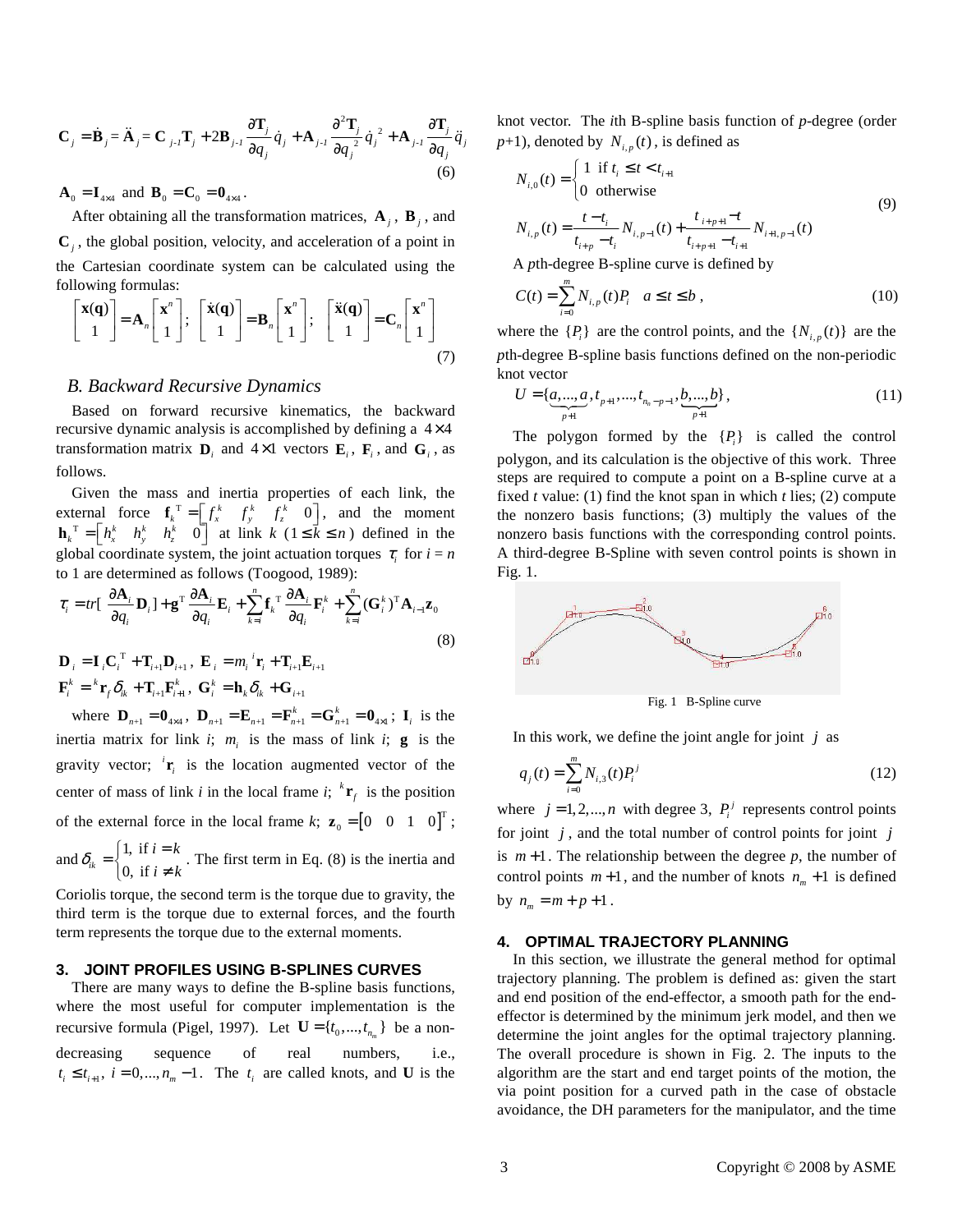to travel along the path. Note that the absolute time is not very important; it is the relative time at that instance that determines the shape of the velocity. The first part of this section is to demonstrate the optimization-based procedure for determining the configurations for the start and end target points. The second part is to illustrate the trajectory planning algorithm.



Fig. 2 Flow chart of trajectory planning procedure

## *4.1. Configurations for Start and End Target Points*

Given the start and end target points, the first step is to determine the start configuration  $\mathbf{q}^0$  and end configuration  $\mathbf{q}^f$ , or  $q_j(0)$  and  $q_j(t_f)$  in Eq. (12), corresponding to  $t = 0$  and  $t = t_f$ . This will transfer to the problem to determine  $P_0^j$  and  $P_m^j$  because the first and last control points of each joint angle are also on the B-slpine curve. We formulate this problem as follows:

*Find*:  $P_0^j$  or  $P_m^j$ to minimize:  $\sum \sum \tau_i^2$  $1 k=1$  $\sum_{i=1}^{n} \sum_{i=1}^{n} \tau_i^2(t_k)$  $\sum_{i=1}$   $\sum_{k=1}$   $\sum_{i=1}^{k}$  $\tau_i^2(t)$  $\sum_{i=1}^{n} \sum_{k=1}^{n}$ 

*subject to*:

 $|| \mathbf{x}(\mathbf{q}(0)) - \mathbf{p}(0) || \leq \varepsilon$  or  $|| \mathbf{x}(\mathbf{q}(t_f)) - \mathbf{p}(t_f) || \leq \varepsilon$  (13)  $q_j^L \leq P_0^j \leq q_j^U$  or  $q_j^L \leq P_m^j \leq q_j^U$ 

where  $\tau_i$  is the joint torques from Eq. (8),  $\mathbf{p}(t)$  is the path obtained from the minimum jerk model in Cartesian space in the Appendix with the detail,  $n_i$  is the total number of discretized time points on the path, and  $\mathbf{x}(\mathbf{q}(t))$  is the position vector of the end-effector at time *t* . In the above formulation, we transfer the joint limit constraints from  $q_j^L \leq q_0^j \leq q_j^U$  to  $q_j^L \leq P_0^j \leq q_j^U$  because B-Spline curves have strong convex hull property.

#### *4.2. Planning Formulation*

After the geometric path and configurations for the start and end target points are determined, we can formulate the optimal trajectory planning problem as follows:

*Find*: Control points  $P_i^j$ ,  $i = 1,..., m-1$ ,  $j = 1,..., n$ *to minimize*

cost = 
$$
w_1 \sum_{i=1}^{n} \sum_{k=1}^{n_i} \tau_i^2(t_k) + w_2 f_{inconsistency} + w_3 f_{nonsmoothness}
$$
 (14)  
subject to:

$$
\| \mathbf{x}(\mathbf{q}(t)) \cdot \mathbf{p}(t) \| \leq \varepsilon \,,\, q_j^L \leq P_i^j \leq q_j^U
$$

where  $0 \le t \le t_f$ ;  $\varepsilon$  is a small positive number as the tolerance; and  $w_1$ ,  $w_2$ , and  $w_3$  are the weights added to each performance index. The total number of design variables is *m* −1 for one joint since the beginning and end control points are the same as the joint angles determined by the initial and final configuration prediction of the robotic manipulator determined above. Discrete time moments  $t_i$  on the path are chosen as the components for the knot vector.

(1) *The joint torque* is obtained from the recursive formulation in Eq. (8).

(2) *The inconsistency function*: By comparing the two configurations (the initial configuration  $\mathbf{q}^0$  and the end configuration  $\mathbf{q}^f$ ), an overall changing trend of each joint (increasing or decreasing) can be predicted to avoid the abrupt change of the joint velocity. As a result, the consistency between the joint rate change (first derivative) and the predicted overall trend is evaluated and will be added to the cost function. The detailed formulation of this consistency is as follows:

$$
\begin{aligned} \mathbf{x}_0 &\rightarrow \mathbf{q}^0 \\ \mathbf{x}_f &\rightarrow \mathbf{q}^f \end{aligned} \right\} \rightarrow trend_j = \begin{cases} 1 & \text{if } (q_j^f - q_j^0) \ge 0 \\ -1 & \text{if } (q_j^f - q_j^0) < 0 \end{cases} \tag{15}
$$

and

$$
f_{\text{inconsistency}} = \sum_{j=1}^{n} \left( \left| sign(\dot{q}_j(t)) - trend_j \right| + 1 \right) \left| \dot{q}_j(t) \right| \tag{16}
$$

where 1 if  $\dot{q}_i(t) \ge 0$  $(\dot{q}_j(t)) = \begin{cases} 1 & \text{if } \dot{q}_j(t) < 0 \\ -1 & \text{if } \dot{q}_j(t) < 0 \end{cases}$ *j*  $j^{(\ell)}$ <sup>-1</sup> if  $\dot{q}_j$  $\dot{q}$ <sub>i</sub> $(t)$  $sign(\dot{q}_i(t)) = \begin{cases} 1 & \text{if } \dot{q}_i(t) \end{cases}$  $=\begin{cases} 1 & \text{if } \dot{q}_j(t) \ge 0 \\ -1 & \text{if } \dot{q}_j(t) < 0 \end{cases}$ &  $\dot{q}_j(t)$  =  $\begin{cases} 1 & \text{if } q \\ -1 & \text{if } q \end{cases}$  $(17)$ 

The  $(+1)$  in Eq. (16) is to make the amplitude of the joint rate change still have an effect towards optimizing a smooth joint trajectory when the first term within the parenthesis is evaluated to be zero. The multiplication with the amplitude of this joint change rate is to enforce the underlying assumption that the smaller the joint angle change rate, the smoother the joint trajectory. It also has a significant effect on the optimization process, not only by qualifying the consistency, but also by quantifying it to avoid the zero gradient of this objective that is characteristic of an ill-stated optimization problem statement.

(3) *The nonsmoothness function*: The second derivative of the joint trajectory is considered in a nonsmoothness function as

$$
f_{nonsmoothness} = \sum_{j=1}^{n} (\ddot{q}_j(t))^2
$$
 (18)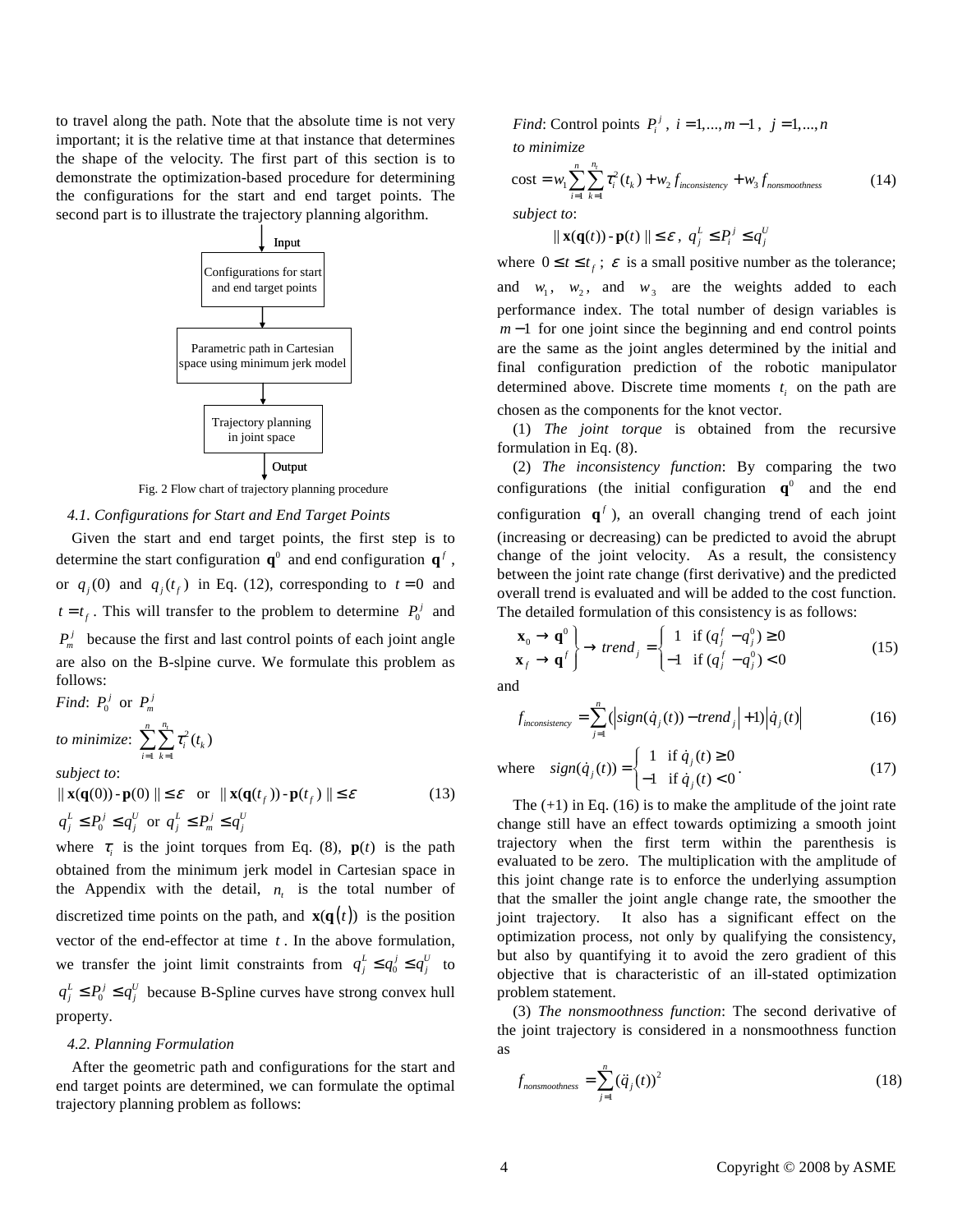Once the control points of the joint curves are selected by the iterative optimization algorithm, the cost function of Eq. (14) can be integrated to obtain the total cost at any point along the path. The same principle applies to the distance, where the total deviation along the path can be obtained by the integration of the distance between the calculated and desired paths from the start to the end points. Since each joint's profile has  $m+1$ control points, the total number of the design variables will be  $n(m+1)$  initially. In our calculation, the joint values at the start and end have been obtained directly using the configuration prediction algorithm, where we need only to calculate the remaining *m* −1 control points for each joint, i.e., the design variables for the optimization are reduced to  $n(m-1)$ .

#### **5. ILLUSTRATIVE EXAMPLES**

 In this section, we present two examples to demonstrate the proposed method. The first is a 6-DOF robotic manipulator planning example, and the second is a 15-DOF human upper body motion prediction example.

Fig. 3 shows the 6-DOF manipulator. The D-H table is shown in Table 1. Table 2 denotes the link masses and center of masses, and Table 3 represents the moment of inertia. The ranges of motions are  $-2.793 \le q_1 \le 2.793$ ,<br> $-3.927 \le q_2 \le 0.785$ ,  $-0.785 \le q_3 \le 3.927$ ,  $-0.785 \le q_3 \le 3.927$ ,<br>-1.745  $\le q_5 \le 1.745$ , and  $-1.920 \le q_4 \le 2.967$ ,  $-1.745 \le q_5 \le 1.745$ , and  $-4.643 \le q_6 \le 4.643$ .



Fig. 3 A 6-DOF robot

| Table 1 D-H Table |                                 |        |            |          |  |
|-------------------|---------------------------------|--------|------------|----------|--|
| Joint             | $\theta_{\scriptscriptstyle i}$ | $d_i$  | $\alpha_i$ | $a_i$    |  |
|                   |                                 | (mm)   |            | (mm)     |  |
|                   | $q_1 + \pi/2$                   |        | $-\pi/2$   |          |  |
| $\mathfrak{D}$    | $q_{2}$                         | 149.09 |            | 431.80   |  |
| 3                 | $q_3 + \pi/2$                   |        | $\pi/2$    | $-20.32$ |  |
|                   | $q_{4}$                         | 433.07 | $-\pi/2$   |          |  |
| 5                 | q <sub>5</sub>                  |        | $\pi/2$    |          |  |
| 6                 | $q_{6}$                         | 56.25  |            |          |  |

Table 2 Link Masses and Center of Gravity

| Link | Mass (kg) | $\overline{x}$ (m) | (m)<br>$\mathbf{v}$ | (m)   |
|------|-----------|--------------------|---------------------|-------|
|      |           |                    |                     | በ በ73 |

| 15.91 | $-0.4318$ |     |         |
|-------|-----------|-----|---------|
| 6.82  |           |     |         |
| 3.18  |           | 0.1 |         |
| 0.91  |           |     | 0.01    |
| 2.75  |           |     | 0.08018 |

Table 3 Moment of Inertia

| Link | xx                            | $\rightarrow$ yy              | $\frac{1}{27}$                |
|------|-------------------------------|-------------------------------|-------------------------------|
|      | $(\text{kg}\cdot\text{cm}^2)$ | $(\text{kg}\cdot\text{cm}^2)$ | $(\text{kg}\cdot\text{cm}^2)$ |
|      | 84.58                         | 170.9                         | 117.6                         |
| 2    | 62.85                         | 2323                          | 2369                          |
| 3    | 132.6                         | 416.7                         | 329.2                         |
| 4    | 106.3                         | 3.145                         | 103.1                         |
| 5    | 33.97                         | 33.97                         | 4.396                         |
| 6    | 92.4                          | 92.4                          | 6.109                         |

Based on simulation experiments, a set of weights (10, 1000, 100) have been selected for  $w_1$ ,  $w_2$ , and  $w_3$  with the examples, and all optimization problems are solved using the software SNOPT (Gill et al., 2002), which uses sequential quadratic programming.

## *5.1. Point-to-point example*

The end-effector moves from the target point  $\mathbf{p}_1 = \begin{bmatrix} -0.589 & 0.723 & 0.02 \end{bmatrix}^T$ , in meters, to the end point  $\mathbf{p}_2 = \begin{bmatrix} 0.200 & -0.288 & 0.764 \end{bmatrix}^T$ , in meters; the external load is  $\mathbf{F}^6 = \begin{bmatrix} -5 & 0 & -10 \end{bmatrix}^T$  in N, and the moment is  $\mathbf{M}^6 = \begin{bmatrix} 0 & 0 & 0 \end{bmatrix}^T$  in Nm. For the start point  $\mathbf{p}_1$ , the predicted configuration is  $q_1 = -0.0315$ ,  $q_2 = -0.4307$ ,  $q_3 = 0.1473$ ,  $q_4 = 1.5340$ ,  $q_5 = 0.4902$ ,  $q_6 = -0.9824$ . For the end target point  $\mathbf{p}_2$ , the predicted configuration is  $q_1 = 1.0057$ ,  $q_2 = -0.3790$ ,  $q_3 = 0.4138$ ,  $q_4 = 1.4042$ ,  $q_5 = 0.7089$ ,  $q_6 = -2.1458$ . In Fig. 4, the small spheres on the path are the constraints enforced on the end-effector when predicting the joint B-Splines. From the time stamps of the shown snapshots, it is easy to observe that the end-effector moves more slowly at the start and end than in the middle. This is the so-called bellshape velocity profile, a characteristic of a smooth and natural movement (Flash and Hogan, 1985), and the predictability of this profile is actually the strength of the minimum jerk model. The predicted joint profiles for the 6 joints are shown in Fig. 5. From the joint profiles, we can see that each joint moves smoothly towards the final position.

#### *5.2. Curved and obstacle avoidance example*

For curved and obstacle avoidance movements, it is assumed that, in the motion between the end points, the end-effector is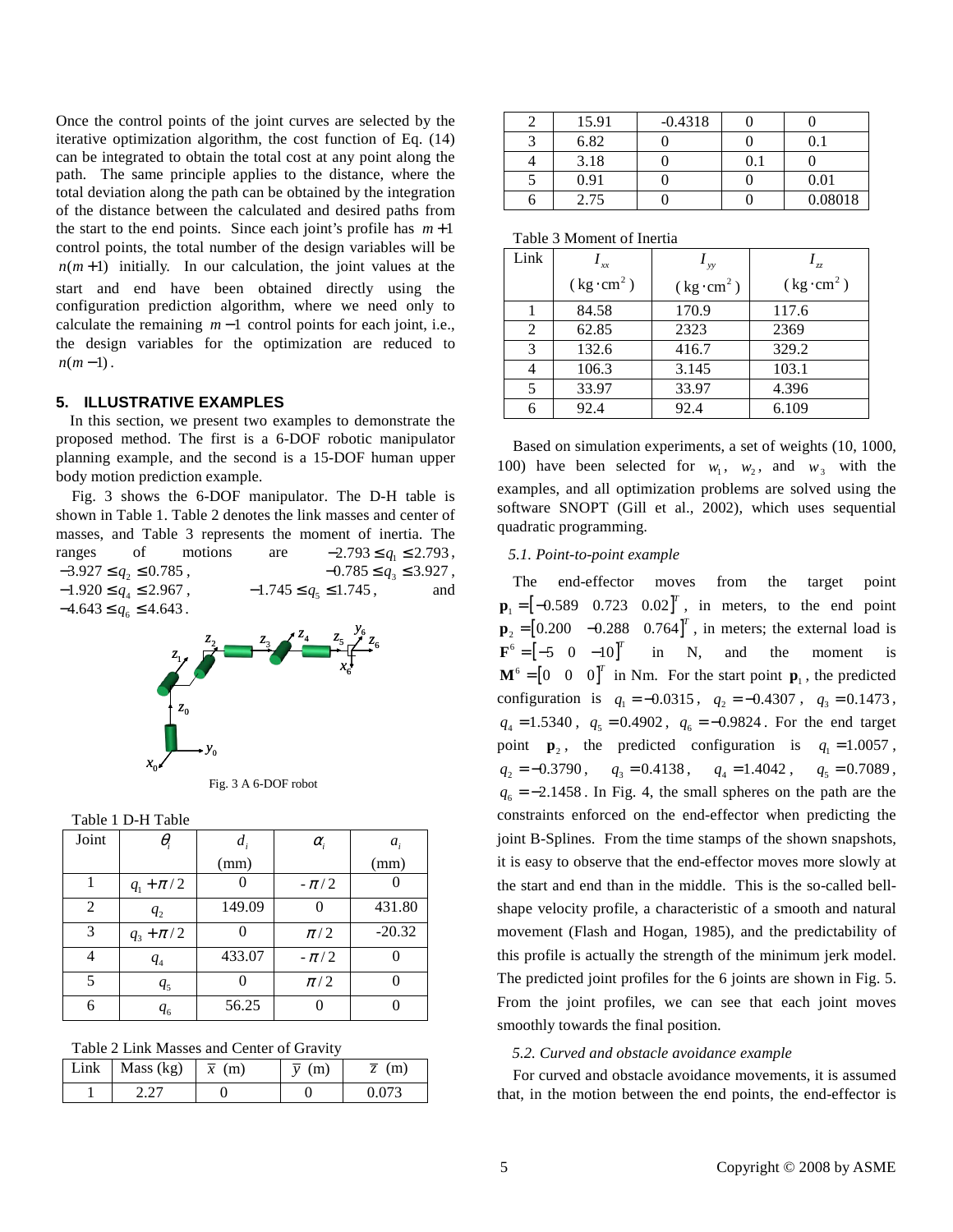required to pass through a third specified point (for example, an artificial intelligence engine can provide a via point to pass so as to go around the obstacle by examining the diameter of the obstacle). Fig. 6 shows the path with a via-point  $\mathbf{p}_{v} = \begin{bmatrix} 0.15 & 0.5 & 0.8 \end{bmatrix}^{T}$ . The big red spheres are the start and end points. The teal sphere is the via point. The blue spheres are the discretized points on the path. The curve is the Cartesian path predicted using the minimum jerk model. The joint profiles shown in Fig. 7 also indicate the smooth movement of each joint.



Fig. 4 Points on the path in Cartesian space





Consider another example that the left hand moves from the starting point  $\begin{bmatrix} 32.95 & 42.40 & 37.30 \end{bmatrix}^T$  to the end point  $\begin{bmatrix} 50.51 & 7.04 & 49.13 \end{bmatrix}^T$  holding one 2kg object. The human upper body model has total 15 degrees of freedom (Abdel-Malek, et al. 2006). Snapshots of the predicted results are shown in Fig. 8. The predicted joint profiles for the 15 DOFs are shown in Figs. 9-11.

Consider left hand curved motion prediction holding a 2kg object. The start point is  $\begin{bmatrix} 15.35 & 75.77 & 43.53 \end{bmatrix}^T$ , the via point is  $[43.61 \ 36.20 \ 38.74]^T$ , and the end point is  $\begin{bmatrix} 35.95 & -6.412 & 52.05 \end{bmatrix}^T$ . Snapshots for the motion are shown in Figs. 12. The predicted joint profiles are shown in Figs. 13- 15.

As shown in the two examples above, the proposed method and algorithm can predict smooth and ideal movements for robotic or human models with any number of degrees of freedom.



Fig. 8 Motion at time (a) 0 s, (b)  $0.5t_f$ , and (c)  $t_f$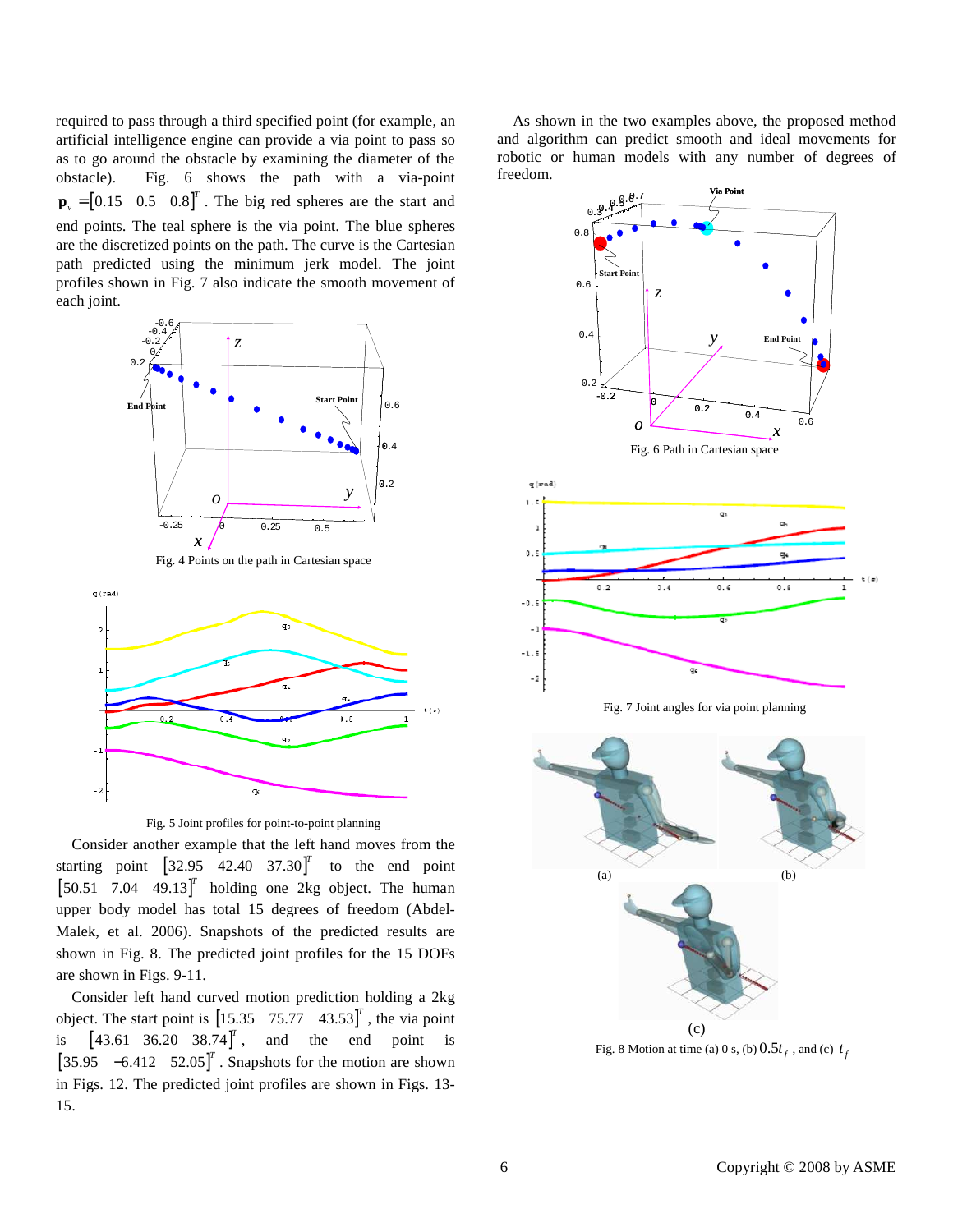

Fig. 11 Joint profiles for  $q_{20} \sim q_{24}$ 





## **6. CONCLUSION**

This paper proposed a general method for predicting joint profiles that is broadly applicable to both linear (straight) and nonlinear (curved) path trajectories of robotic manipulators. Nonlinear paths are applicable to obstacle-avoidance problems, where trajectories deviate from the typical linear point-to-point motion with minimum jerk. A mathematical formulation that is applicable to any number of degrees of freedom and that predicts joint profiles as functions of time was demonstrated. The objective is to minimize a dynamic effort function and maximize smoothness and consistency functions. This work introduces a framework of trajectory planning for any serial mechanisms with any number of degrees of freedom. Other challenges include how to consider other factors within this optimization-based method, such as moving obstacles or efficiency (minimum time planning). Ultimately, the general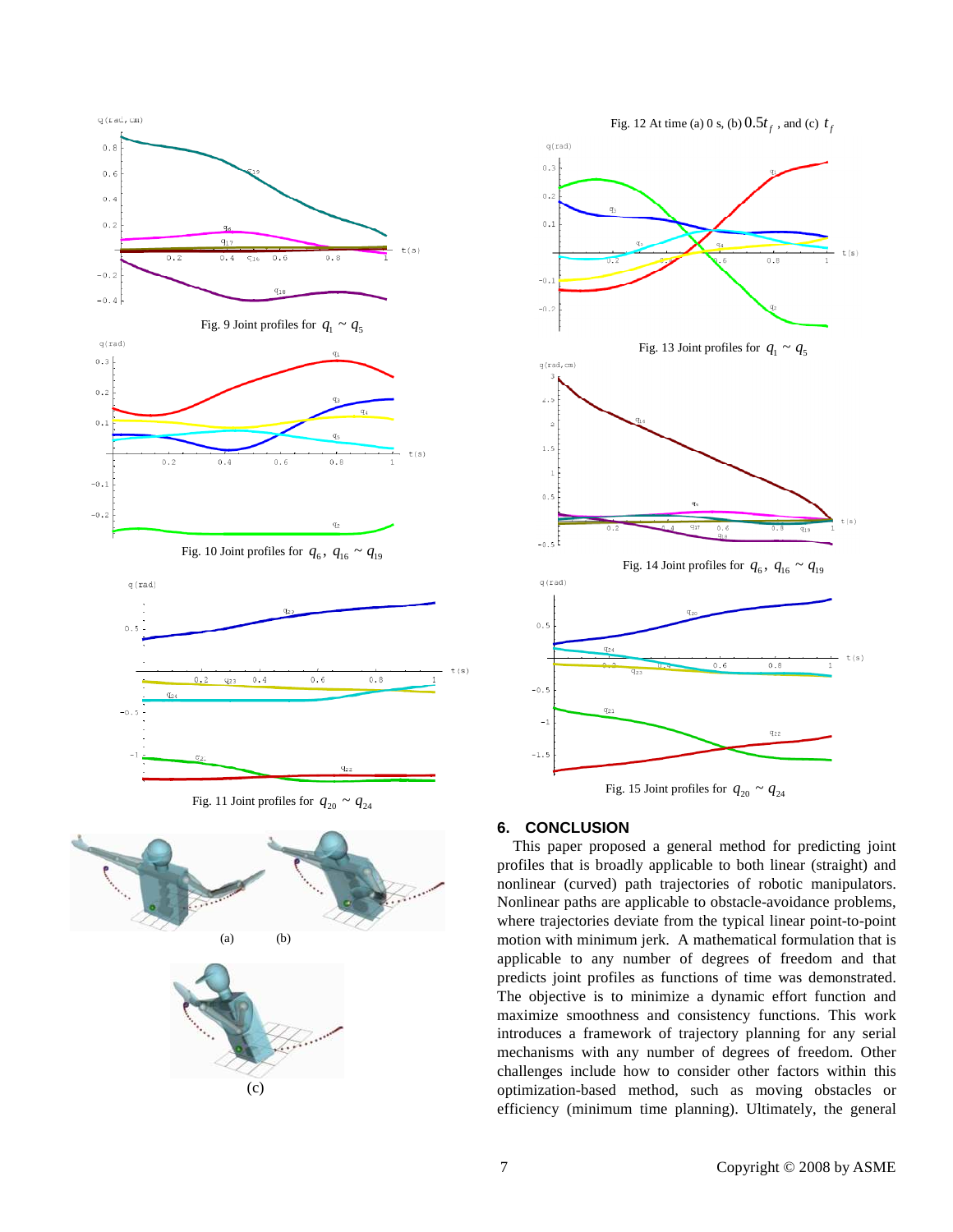trajectory planning system will include either the given Cartesian path or the minimum jerk path considering other constraints within this framework.

## **7. ACKNOWLEDGMENTS**

This work was supported in part by the U.S. Army TACOM Project.

#### **REFERENCES**

- [1] Abdel-Malek, K., Mi, Z., Yang, J., and Nebel, K. (2006) "Optimizationbased trajectory planning of the human upper body," *Robotica*, Vol. 24, 683-697.
- [2] Alexander, R. M. (1997) "A minimum energy cost hypothesis for human arm trajectories," *Biological Cybernetics*, Vol. 76, No. 2, 1997.
- [3] Antonelli, G. and Chiaverini, S. (1998) "Adaptive tracking control of underwater vehicle-manipulator systems," *IEEE Conference on Control Applications - Proceedings*, Vol. 2, pp. 1089-1093.
- [4] Barraquand, J. and Latombe, J.C. (1991) "Robot motion planning: a distributed representation approach," *International Journal of Robotics Research*, Vol. 10, No. 6.
- [5] Bobrow, J.E. (1988) "Optimal robot path planning using the minimumtime criterion," *IEEE Journal of Robotics and Automation*, Vol. 4, No. 4, pp. 443-450.
- [6] Bryson, A.E. and Ho, Y.C. (1975) *Applied Optimal Control*, Hempshire Publ. Co.
- [7] Constantinescu, D. and Croft, E.A. (2000) "Smooth and time-optimal trajectory planning for industrial manipulators along specified paths," *Journal of Robotic Systems*, Vol. 17, No. 5, pp. 233-249.
- [8] Denavit, J. and Hartenberg, R.S. (1955) A kinematic notation for lowerpair mechanisms based on matrices. *Journal of Applied Mechanics*, Vol. 77, pp. 215-221.
- [9] Flash, T. and Hogan, N. (1985) "The coordination of arm movements: an experimentally confirmed mathematical model," *The Journal of Neuroscience*, Vol. 5, No. 7, pp. 1688-1703.
- [10] Furuno, S., Yamamoto, M., and Mohri, A. (2003) "Trajectory planning of mobile manipulator with stability considerations," *Transactions of the Japan Society of Mechanical Engineers, Part C*, Vol. 69, No. 5, pp. 1330- 1335.
- [11] Gasparetto, A. and Zanotto, V. (2007) "A new method for smooth trajectory planning of robot manipulators," *Mechanism and Machine Theory*, Vol. 42, Issue 4, pp. 455-471.
- [12] Gill, P., Murray, W., and Saunders, A. (2002) "SNOPT: An SQP Algorithm for Large-Scale Constrained Optimization," *SIAM Journal of Optimization*, Vol. 12, No. 4, pp. 979-1006.
- [13] Hirakawa, R. and Kawamura, A. (1997) "Trajectory planning of redundant manipulators with consumed energy minimization by variational approach," *Transactions of the Institute of Electrical Engineers of Japan, Part D*, v 117-D, n 6, June 1997, p 724-32.
- [14] Kawato, M., Isobe, M., Maeda, Y. and Suzuki, R. (1988) "Coordinates transformation and learning control for visually-guided voluntary movement with iteration: a Newton-like method in a function space,' *Biological Cybernetics*, Vol. 59, pp. 161-177.
- [15] Kim, J., Yang, J., and Abdel-Malek, K. (2007) "Planning load-effective dynamic motions of redundant manipulators," *ASME International Design Engineering Technical Conferences*, September 4-7, 2007, Las Vegas, NV.
- [16] Li, H. and Ceglarek, D., (2002) "Optimal trajectory planning for material handling of compliant sheet metal parts," *Journal of Mechanical Design, Transactions of the ASME*, Vol. 124, No. 2, pp. 213-222.
- [17] Park, J. and Bobrow, J. (2004) "Reliable computation of minimum-time motions for manipulators moving in obstacle fields using a successive search for minimum-overload trajectories," *Journal of Robotic Systems*, Vol. 22, Issue 1, pp. 1-14.
- [18] Piazzi, A. and Visioli, A. (2000) "Global minimum-jerk trajectory planning of robot manipulators," *IEEE Transactions on Industrial Electronics*, Vol. 47, No. 1, pp. 140-149.
- [19] Piegl, L. and Tiller, W. (1997) *The NURBS Book*, Springer Verlag.
- [20] Pontryagin, L.S., Boltyanskii, V., Gamkrelidze, R., and Mishchenko, E. (1962) *The Mathematical Theory of Optimal Processes*, Interscience Publishers Inc., New York.
- [21] Pugazhenthi, S., Nagarajan, T., and Singaperumal, M. (2002) "Optimal trajectory planning for a hexapod machine tool during contour machining," *Proceedings of the Institution of Mechanical Engineers, Part C: Journal of Mechanical Engineering Science*, Vol. 216, No. 12, pp. 1247-1256.
- [22] Saramago, S.F.P. and Steffen, V. (1998) "Optimization of the trajectory planning of robot manipulators taking into account the dynamics of the system," *Mechanism & Machine Theory*, Vol. 33, No. 7, pp. 883-894.
- [23] Saramago, S.F.P. and Steffen, V. (2000) "Optimal trajectory planning of robot manipulators in the presence of moving obstacles," *Mechanism and Machine Theory*, Vol. 35, No. 8, pp. 1079-1094.
- [24] Saramago, S.F.P. and Steffen, V. (2001) "Trajectory modeling of robot manipulators in the presence of obstacles," *Journal of Optimization Theory and Applications*, Vol. 110, No. 1, pp. 17-34.
- [25] Saramago, S.F.P. and Ceccarelli, M. (2002) "An optimum robot path planning with payload constraints," *Robotica*, Vol. 20, Pt. 4, pp. 395-404.
- [26] Shiller, Z. and Dubowsky, S. (1989) "Robot path planning with obstacles, actuator, gripper, and payload constraints," *International Journal of Robotics Research*, Vol. 8, No. 6, pp. 3-18.
- [27] Shin, K.G. and McKay, N.D. (1986) "A dynamic programming approach to trajectory planning of robotic manipulators," *IEEE Transactions on Automatic Control* Vol. 31, No. 6, pp. 491-500.
- [28] Toogood, R.W. (1989) "Efficient robot inverse and direct dynamics algorithms using micro-computer based symbolic generation," *Proceedings of IEEE International Conference on Robotics and Automation*, Vol. 3, pp. 1827-1832.
- [29] Uno Y., Kawato, M., and Suzuki, R. (1989) "Formation and control of optimal trajectory in human multijoint arm movement," *Biological Cybernetics*, Vol. 61, pp. 89-101.
- [30] Valero, F., Mata. V., and Besa, A. (2006) "Trajectory planning in workspaces with obstacles taking into account the dynamic robot behaviour," *Mechanism and Machine Theory*, Vol. 41, Issue 5, pp. 525- 536.
- [31] Yamane K., Kuffner J., Hodgins J., "Synthesizing Animations of Human Manipulation Tasks" SIGGRAPH2004.
- [32] "Synthesizing Animations of Human Manipulation Tasks"
- [33] SIGGRAPH2004
- [34] Yang, J., Abdel-Malek, K., and Nebel, K. (2005) "The reach envelope of a 9 degree of freedom model of the upper extremity," *International Journal of Robotics and Automation.* Vol. 20, No. 4, pp. 240-259.
- [35] Yun, W.M. and Xi, Y.G. (1996) "Optimum motion planning in joint space for robots using genetic algorithms," *Robotics and Autonomous Systems*, Vol. 18, pp. 373-393.
- [36] Zha, X. (2002) "Optimal pose trajectory planning for robot manipulators," *Mechanism and Machine Theory*, Vol. 37, Issue 10, pp. 1063-1086.
- [37] Zhou, Z. and Nguyen, C. (1997) "Globally optimal trajectory planning for redundant manipulators using state space augmentation method," *Journal of Intelligent and Robotic Systems: Theory & Applications*, Vol. 19, No. 1, May 1997, pp. 105-117.

#### **APPENDIX: MINIMUM JERK MODEL**

The 3D minimum jerk model is used as the geometric path for robotic manipulators based on the 2D minimum jerk (Flash and Hogan, 1985). This model entails unconstrained point-to-point movement and curved point-to-point (via point) movement. *(1) Point-to-Point Model* 

Given a path trajectory as a parametric curve in space, such as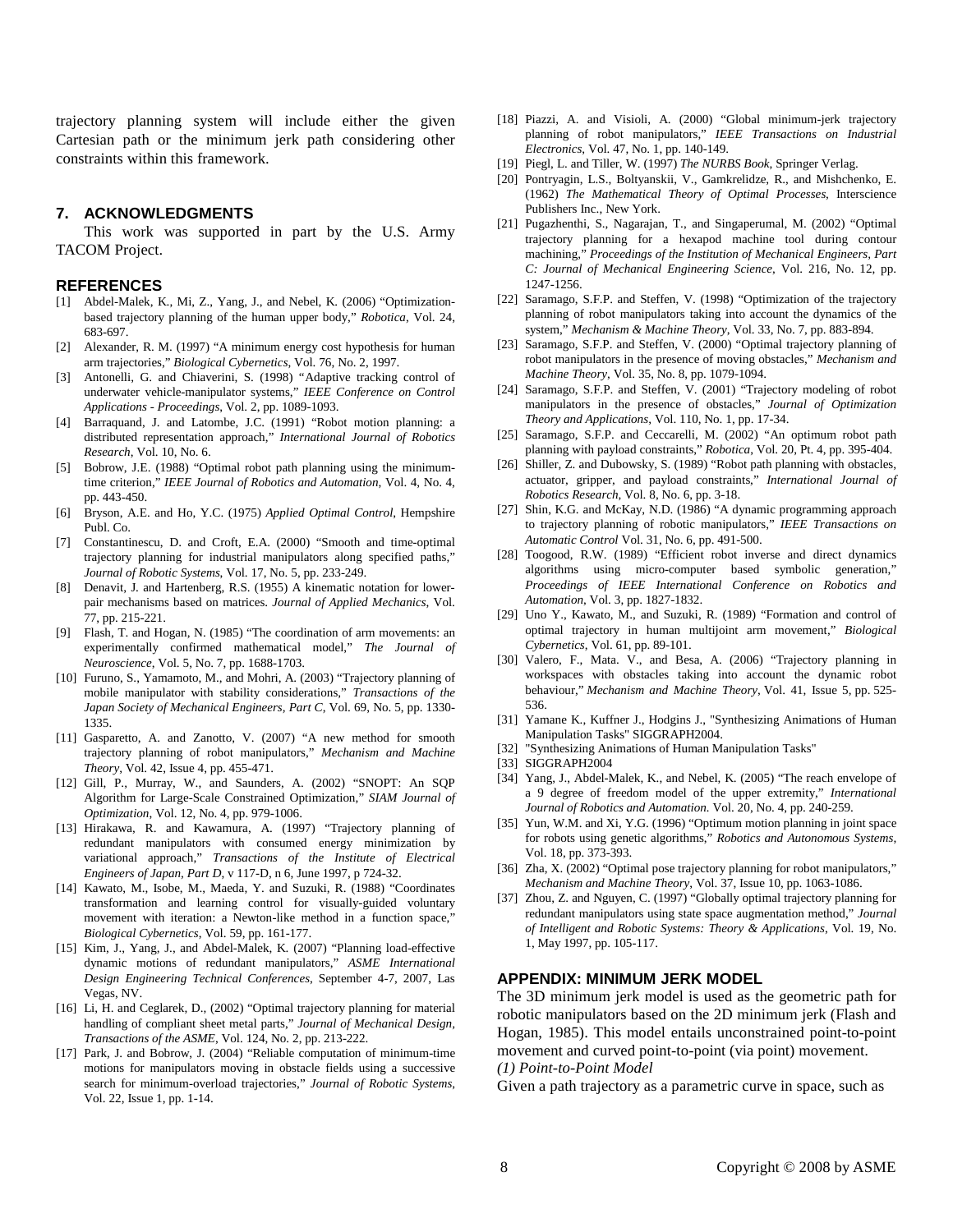$$
\mathbf{x}(t) = \begin{bmatrix} x(t) & y(t) & z(t) \end{bmatrix}^T,
$$
 (A1)

the first derivative is the velocity and the second derivative is the acceleration. The third derivative is the jerk along a path and is best measured by an integration over the motion time along the path, such that

$$
C = \frac{1}{2} \int_0^{t_f} \left( \frac{d^3 x}{dt^3} \right)^2 + \left( \frac{d^3 y}{dt^3} \right)^2 + \left( \frac{d^3 z}{dt^3} \right)^2) dt \tag{A2}
$$

In order to include the concept of minimum jerk as a driving function in the design (or prediction) of a path trajectory, we will adapt some mathematics to allow for the calculation of minima and maxima. Generally, for any function  $x(t)$ , which is sufficiently differentiable in the interval  $0 \le t \le t_{\epsilon}$ , and for any performance index  $L[t, x, \dot{x}, \ddot{x}, ..., d^n x / dt^n]$ , which is integrable over the same interval, the unconstrained cost function

$$
C(x(t)) = \int_0^{t_f} L\left[t, x, \dot{x}, \ddot{x}, ..., \frac{d^n x}{dt^n}\right] dt
$$
 (A3)

assumes an extremum when  $x(t)$  is the solution of Euler-Poisson equation

$$
\frac{\partial L}{\partial x} - \frac{d}{dt} \left( \frac{\partial L}{\partial x} \right) ... + (-1)^n \frac{d^n}{dt^n} \frac{\partial L}{\partial (x^n)} = 0.
$$
 (A4)

In our case,

$$
L = \frac{1}{2}((\ddot{x})^2 + (\ddot{y})^2 + (\ddot{z})^2),
$$
  
and the Euler-Poisson equation (A5)

$$
\frac{d^3}{dt^3} \left( \frac{\partial \ddot{x}^2}{\partial \ddot{x}} \right) = \frac{d^3}{dt^3} \left( \frac{\partial \ddot{y}^2}{\partial \ddot{y}} \right) = \frac{d^3}{dt^3} \left( \frac{\partial \ddot{z}^2}{\partial \ddot{z}} \right) = 0.
$$
 (A6)

We can get

$$
\frac{d^6x}{dt^6} = 0; \quad \frac{d^6y}{dt^6} = 0; \quad \frac{d^6z}{dt^6} = 0.
$$
 (A7)

If we assume that the movement starts and ends with zero velocity and acceleration, then we have

$$
\begin{bmatrix} x(t) \\ y(t) \\ z(t) \end{bmatrix} = \begin{bmatrix} x_0 \\ y_0 \\ z_0 \end{bmatrix} + \begin{bmatrix} x_0 - x_f \\ y_0 - y_f \\ z_0 - z_f \end{bmatrix} (15\eta^4 - 6\eta^5 - 10\eta^3)
$$
 (A8)

where  $\eta = t/t_f$ ,  $x_0, y_0, z_0$  are the initial end-effector position coordinates at  $t = 0$ , and  $x_t$ ,  $y_t$ ,  $z_t$  are the final end-effector coordinates at  $t = t_f$ .

#### *(2) Curved Point-to-Point Model*

Consider motion along a curve, where the end-effector has to traverse a specified point (called a via point) during its motion. Study of such movements will provide a way to model obstacle-avoidance motions. For example, if there is an obstacle in the path between two end target points, by examining the largest diameter of the obstacle, an artificial intelligence engine can determine and introduce a via point through which to pass in order to go around the obstacle. The objective becomes to generate the smoothest motion that brings the end-effector from the initial position to the final position at a given time while moving through a via point at an unspecified time. The requirement that the end-effector move through a specified via point defines the equality constraints on the endeffector position coordinate  $\mathbf{x}(t) = [x(t), y(t), z(t)]^T$ ; i.e., if the location of the via point with respect to a Cartesian coordinate system is given by  $\mathbf{x}_{y} = [x_{y}, y_{y}, z_{y}]^{T}$ , the equality constraints are  $\mathbf{x}(t_n) = \mathbf{x}_n,$  (A9)

where the time  $t_v$  at which the end-effector has to pass through the via point is not specified a priori, but rather is derived form the optimization procedure to minimize the jerk function. Problems of this kind are known as dynamic optimization problems with interior point equality constraints, and techniques have been established for their solution (Bryson and Ho, 1975).

We will now introduce the dynamic optimization method. Generally, optimization problems similar to the problem solved here involve a system that can be described by a set of nonlinear differential equations:

$$
\dot{\mathbf{s}} = \mathbf{f}[\mathbf{s}(t), \mathbf{u}(t), t],\tag{A10}
$$

where  $s(t)$  is an *n* vector function of state variables and  $u(t)$  is an *m* vector control function. The problem is to find the control **, such that carrying the system from an initial state**  $**s**(0)$  **to a** final state  $\mathbf{s}(t_f)$  optimizes the cost function  $C(t)$ .  $C(t)$  is defined as

$$
C(t) = \int_0^{t_f} L[\mathbf{s}(t), \mathbf{u}(t), t] dt,
$$
\n(A11)

where  $L[s(t), u(t), t]$  is the performance index. This problem can be solved using the Pontryagin method (Pontryagin et al., 1962). One defines an *n* component co-state (Lagrange multipliers) vector  $\lambda(t)$  and a scalar Hamiltonian

$$
H[\mathbf{s}(t), \mathbf{u}(t), t] = L[\mathbf{s}(t), \mathbf{u}(t), t] + \lambda^{T}(t)\mathbf{f}[\mathbf{s}(t), \mathbf{u}(t), t].
$$
\n(A12)

The following differential equations define the necessary conditions for a minimum to exist:

$$
\dot{\mathbf{s}} = \mathbf{f}[\mathbf{s}(t), \mathbf{u}(t), t] \tag{A13}
$$

$$
\dot{\lambda}(t) = -\frac{\partial H}{\partial s} \tag{A14}
$$

$$
\frac{\partial H}{\partial \mathbf{u}} = 0\tag{A15}
$$

For optimal control problems with interior point equality constraints, there is a set of constraints at some time  $t<sub>v</sub>$ :

$$
\Psi(\mathbf{s}(t_v), t_v) = \mathbf{0} \tag{A16}
$$

where  $\Psi$  is a  $\rho$ -component vector function. These interior point constraints can augment the cost function by a Lagrange multiplier vector  $\kappa$  so that the new cost function is

$$
C = \mathbf{\kappa}^T \mathbf{\Psi} + \int_0^{t_f} L[\mathbf{s}(t), \mathbf{u}(t), t] dt.
$$
 (A17)

The solution is obtained by allowing discontinuities in the costate variables (Lagrange coefficients)  $\lambda(t)$ 's and in the Hamiltonian  $H[t, \lambda(t), s(t)]$ . One can define a vector of